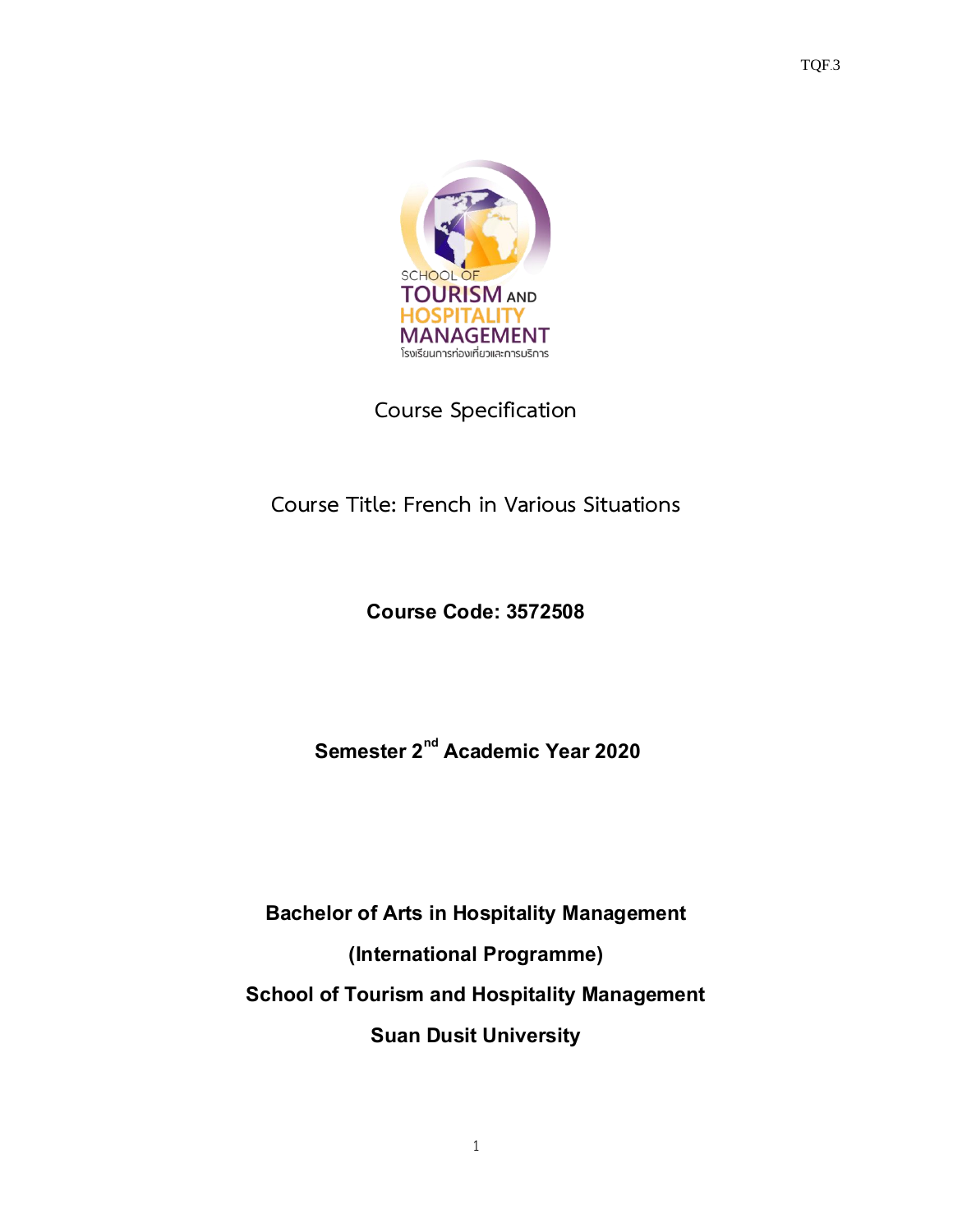## **Content**

|                  |                                                 | Page |
|------------------|-------------------------------------------------|------|
| <b>Section 1</b> | General information                             | 3    |
| <b>Section 2</b> | Aims and Objectives                             | 4    |
| <b>Section 3</b> | Course Description and Implementation           | 4    |
| <b>Section 4</b> | Development of Students' Learning Outcomes      | 5    |
| <b>Section 5</b> | Teaching and Evaluation Plans                   | 9    |
| <b>Section 6</b> | <b>Teaching Materials and Resources</b>         | 18   |
| <b>Section 7</b> | Evaluation and Improvement of Course Management | 20   |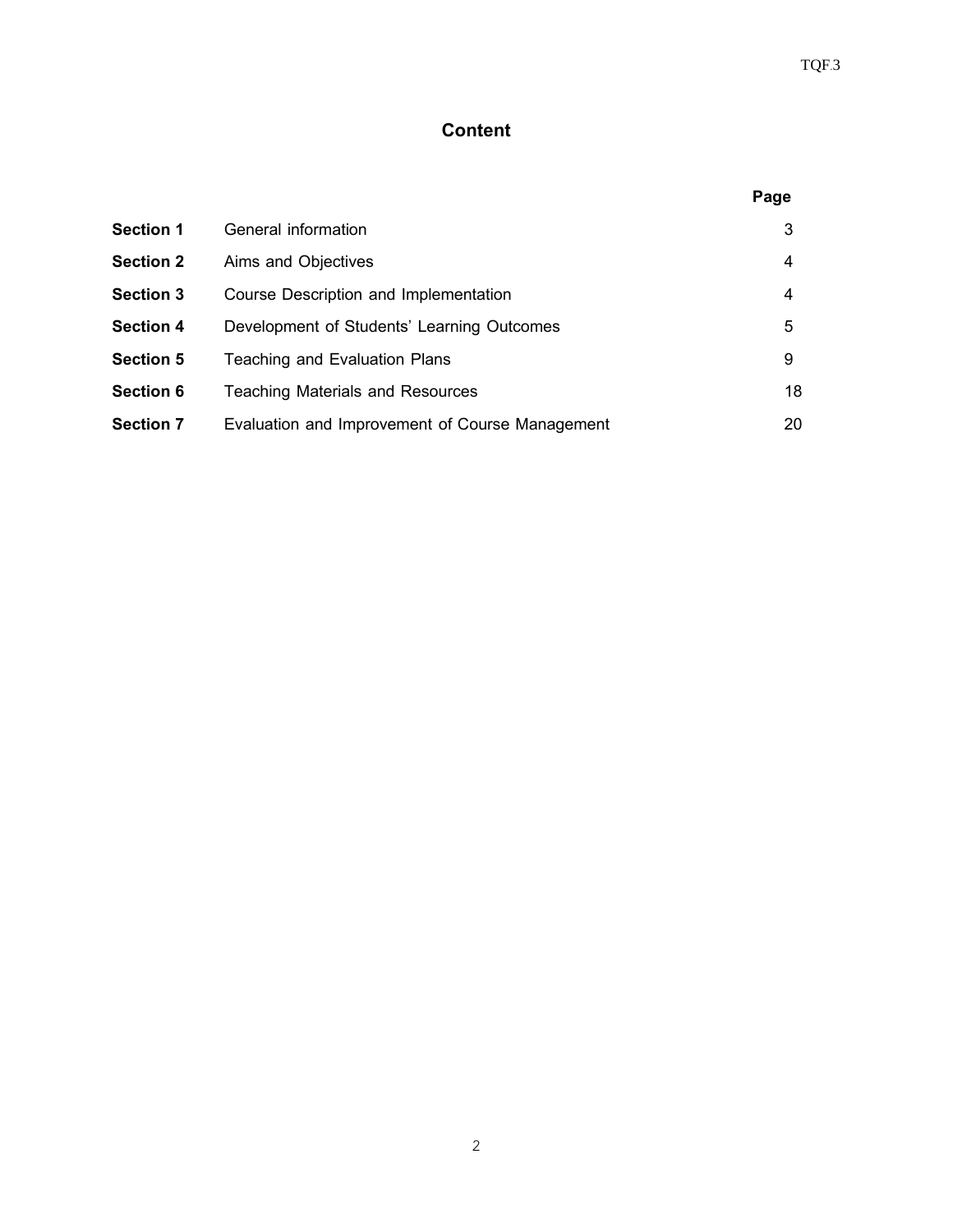## **Course Specification**

| Name of institution       | Suan Dusit University                        |
|---------------------------|----------------------------------------------|
| Campus/faculty/department | School of Tourism and Hospitality Management |

## **Section 1 : General Information**

## **1. Course code and course title**

**Course Code:** 3572508

 **Course title:** French in Various Situations

## **2. Number of credits**

3 (3-0-6)

## **3. Curriculum and type of subject**

3.1 Bachelor of Arts Programme in Hospitality Management

3.2 Type of Subject: Elective courses Major: None

## **4. Responsible faculty members**

4.1 course coordinator: Aj. Jaturada Pochanajun

4.2 Instructors: Aj. Jaturada Pochanajun Section: C1

## **5 .Semester /year of study**

Semester 2/ Academic year2020 / Year 2

## **6 .Pre-requisite (if any)**

None

## **7 .Co-requisites (if any)**

None

**8 .Venue of study**

Suan Dusit University

## **9 .Date of latest revision**

16 November 2020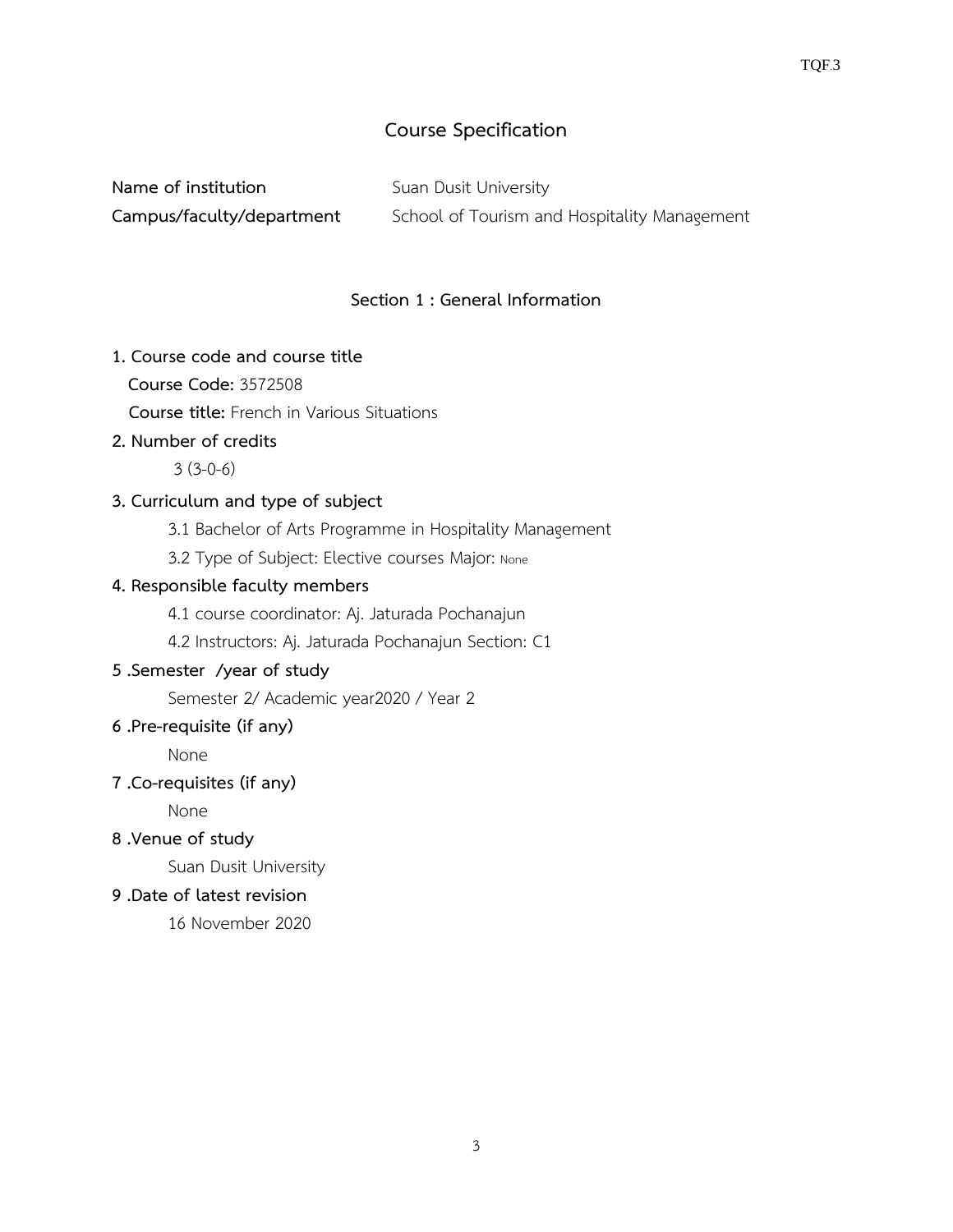## **Section 2 : Aims and Objectives**

#### **1. Aims of the Course**

#### **1.1 Cognitive Theory (Knowledge from learning)**

- To learn the advance level of French in various situation, to learn about advance vocabulary, structure of sentence, idiom, grammar and to learn professional situations, business letters and e-mail.

#### **1.2 Skills (Abilities and skills acquired from learning)**

- To Apply the Knowledge of advance French in professional situations and to practice the four skills of advance French in a various situations in both daily and professional life.

#### **1.3 Moral (Attitudes, Moral and Ethical derived from learning)**

- To Understand to the Knowledge of advance French and French culture and to adapt good attitude perceptions as being good part of the hospitality industry.

#### **2. Objectives of Course Development/Modification**

After successful completion of this course, students will understand advance vocabulary, structure of sentence, idiom, grammar in professional situations and French culture of French, will practice listening, speaking, reading and writing skills can communicate and will can communicate in various situation in both daily and professional life

#### **Section 3 : Course Description and Implementation**

#### **1. Course Description**

Appropriate language for social life and professional situations, reading letters, writing business letters and e-mail, also improve conversation, listening, reading, and presentation skills from class activities, practicing with a various situation in both daily and professional life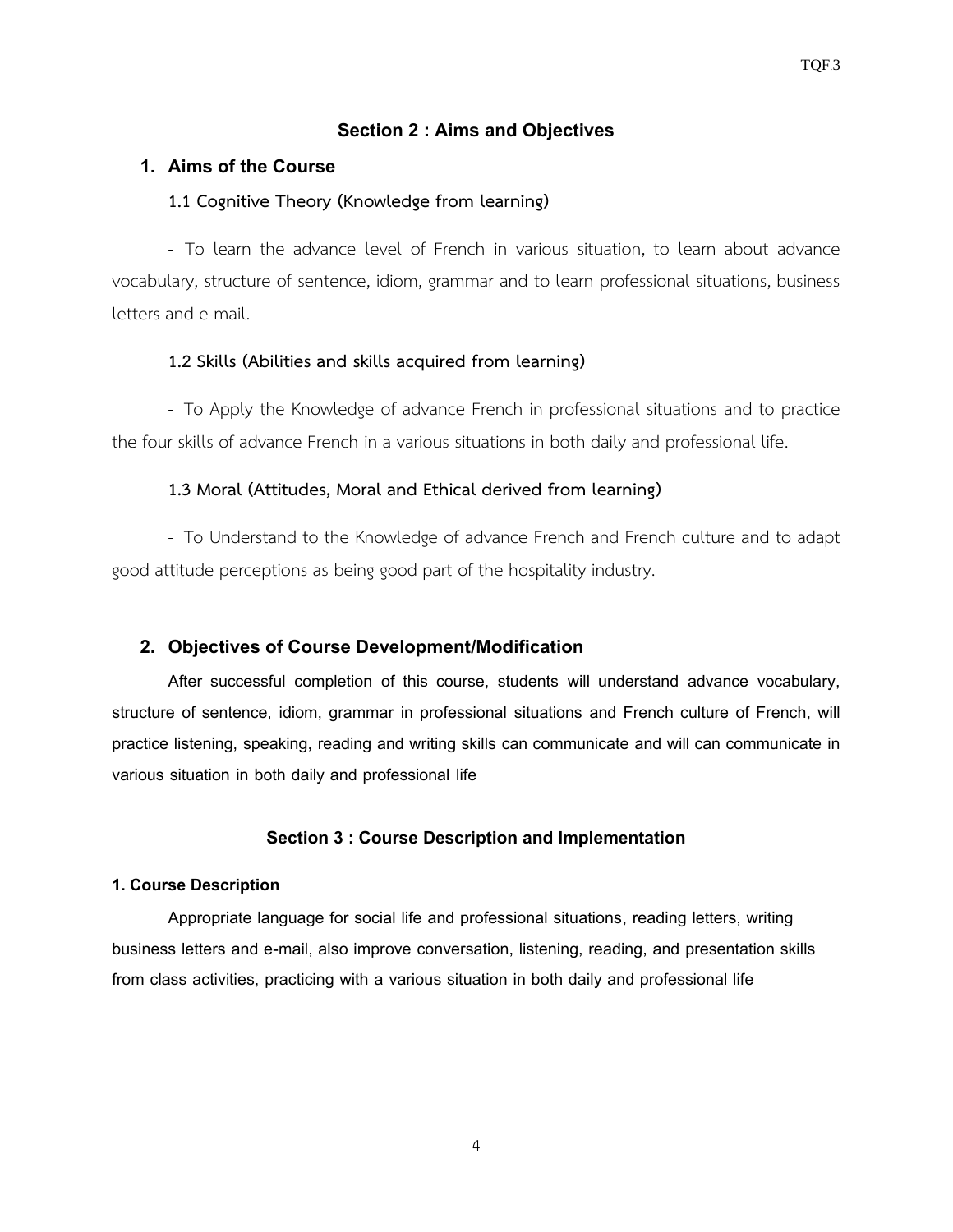## **2. Number of Hours per Semester**

| Lecture<br>(Hour)                | <b>Additional</b><br>class (Hour) | Laboratory/field<br>trip/internship<br>(Hour) | Self-study<br>(Hour)             |
|----------------------------------|-----------------------------------|-----------------------------------------------|----------------------------------|
| 45 hours<br>(3 hours x 15 weeks) | None                              | None                                          | 90 hours<br>(6 hours x 15 weeks) |

## **3. Number of hours that the lecturer provides individual counseling and guidance**

- The student can make an appointment to consult and communicate with the lecturer by online application such as Facebook, Line etc.

- Course convenor will be available for additional academic advice for 2 hours per week.

## **Section 4 : Development of Students' Learning Outcomes**

## **1. Morality and Ethics**

## **1.1 Expected outcome on morality and ethics**

Enable the students to be responsible, disciplined, honest and able to morally and ethically apply specific skills learnt throughout this course as follows:

○ (1) To realize good values, moral conscience and ethics.

## **● (2) To be self and social responsible with good attitude and behavior.**

(3) To responsible of duties, good membership and develop leadership skills and act as a role model to others.

○ (4) To be disciplined and follow the organizational and social rules and regulations.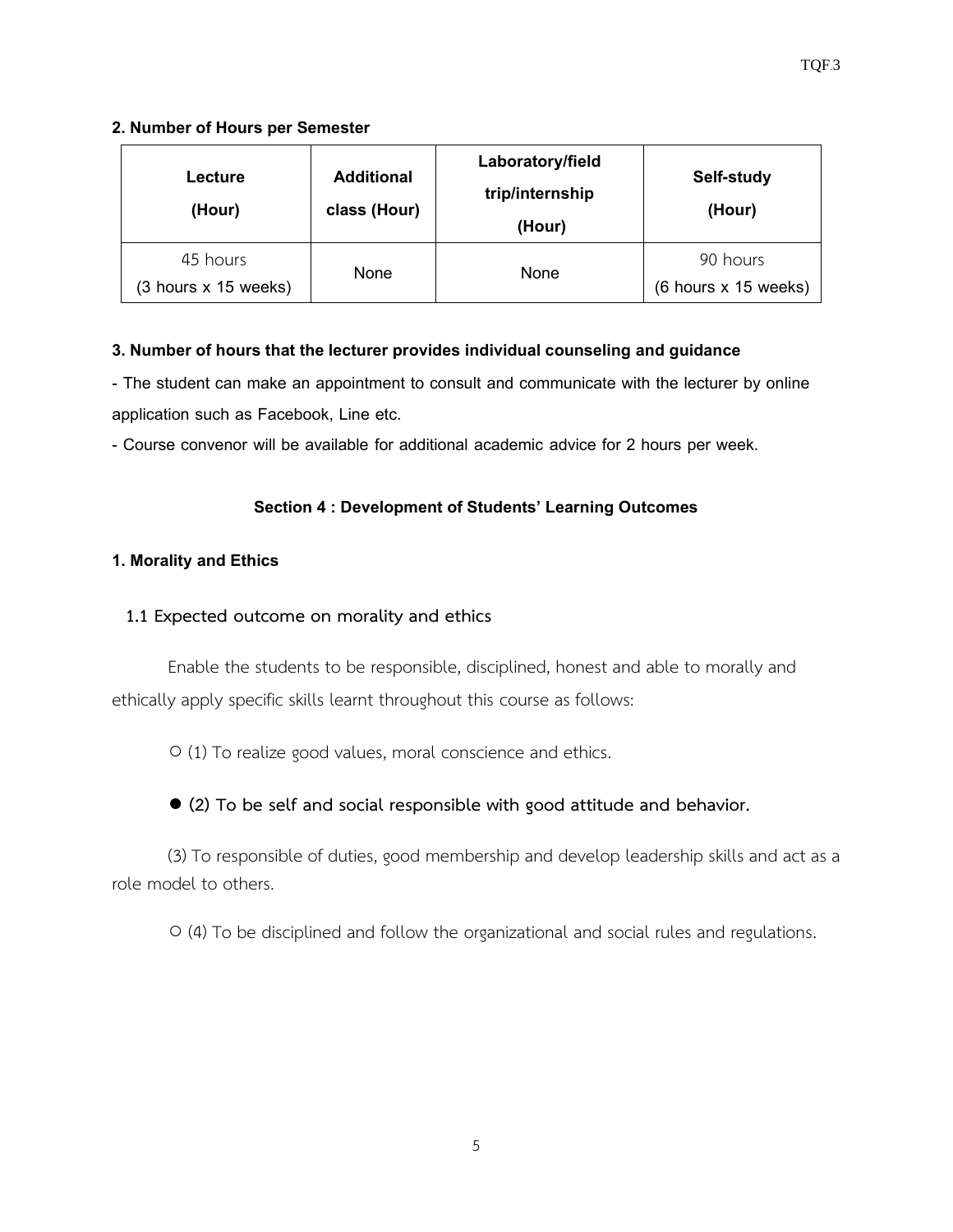#### **1.2 Teaching methods**

- lecturing alongside with examples of advance vocabulary, structure of sentence, idiom, grammar in various situation and French culture

- Practicing listening, speaking, reading and writing skills for social life and professional situations

- Discussing the various situation in advance level and professional level

#### **1.3 Evaluation methods**

- Frequency of attendance and punctuality of assessment submission
- From assignment

#### **2. Knowledge Development**

#### **2.1 Expectedoutcome on Knowledge and skills development**

(1) To understand the important principles and theories of hospitality organizational behavioral and interpersonal skills, international marketing, tourist behavior and related skills systematically and globally.

**● (2) To be able to integrate knowledge of hospitality with other related fields.**

 $\circ$  (3) To understand research designs and methodology in order to solve organization problems and to develop organization knowledge management.

#### **2.2 Teaching methods**

Lecture, focus group, group work, academic presentation, analytical studies, academic assessments throughout the semester

#### **2.3 Evaluation methods**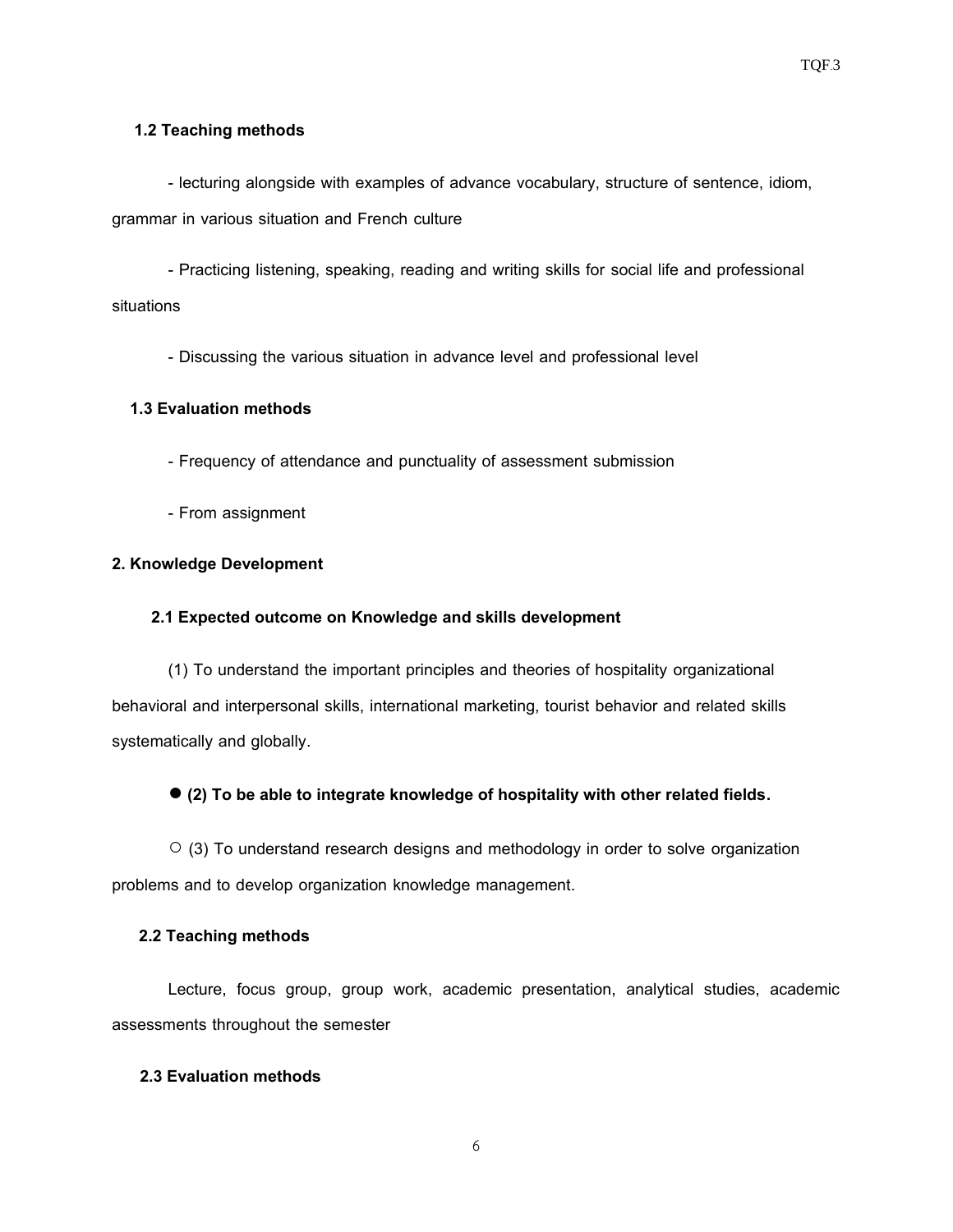- Mid-term examination, and final examination
- Other written and verbal assessments throughout the semester
- Learning by doing (tour operated by students)

#### **3. Intellectual Knowledge Innovation**

#### **3.1 Expected outcome on Intellectual Knowledge Innovation**

 $\circ$  (1) To be able to evaluate and analyze data, and able to think critically and systematically in order to find cause, effect, and resolution of the problems in depth.

● **(2) To be able to apply methodologies, synthesis, evaluation both practically and theoretically in actual operations**.

(3) To be able to suitably apply knowledge and innovation in business term and able to adapt innovation technology to the profession and related fields.

#### **3.2 Teaching methods**

- Group work and presentation
- Group discussion

#### **3.3 Evaluation methods**

- Exams and assessments that focus on students' critical thinking analysis

#### **4. Interpersonal Skills and Responsibility**

#### **4.1 Expected outcome on Interpersonal Skills and Responsibility**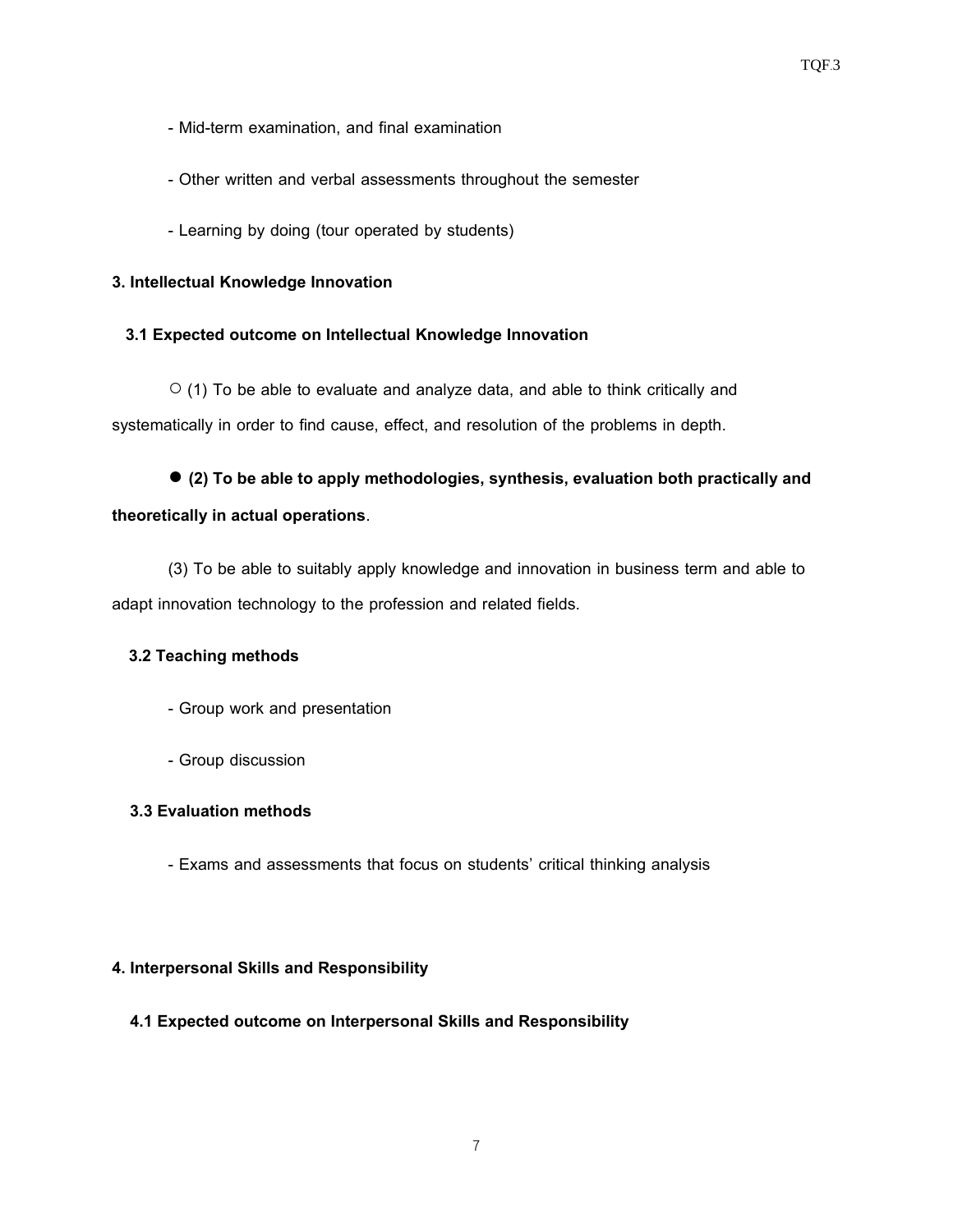**● (1) To be able to work with others and solve the problems both as a good leader and a good team member.**

 $\circ$  (2) To be able to develop self – improvement continuously on professional learning improvement based on international criterion.

#### **4.2 Teaching methods**

- Delegate group work for group discussions
- Require oral presentations

#### **4.3 Evaluation methods**

- Self-evaluation
- Peer evaluation

#### **5. Numerical Analysis and Information Technology Skills**

## **5.1 Expected outcome on Numerical Analysis and Information Technology Skills**

● **(1) To be able to apply foreign languages effectively when communicate both academically and professionally.**

**● (2) To be able to communicate effectively with foreigners from different culture in different situation.**

 $\circ$  (3) To be able to use information technology suitably in different operations.

(4) To be able to analyze and interpret data, facts, figures, statistics and/or numerical related tasks efficiently.

## **5.2Teaching methods**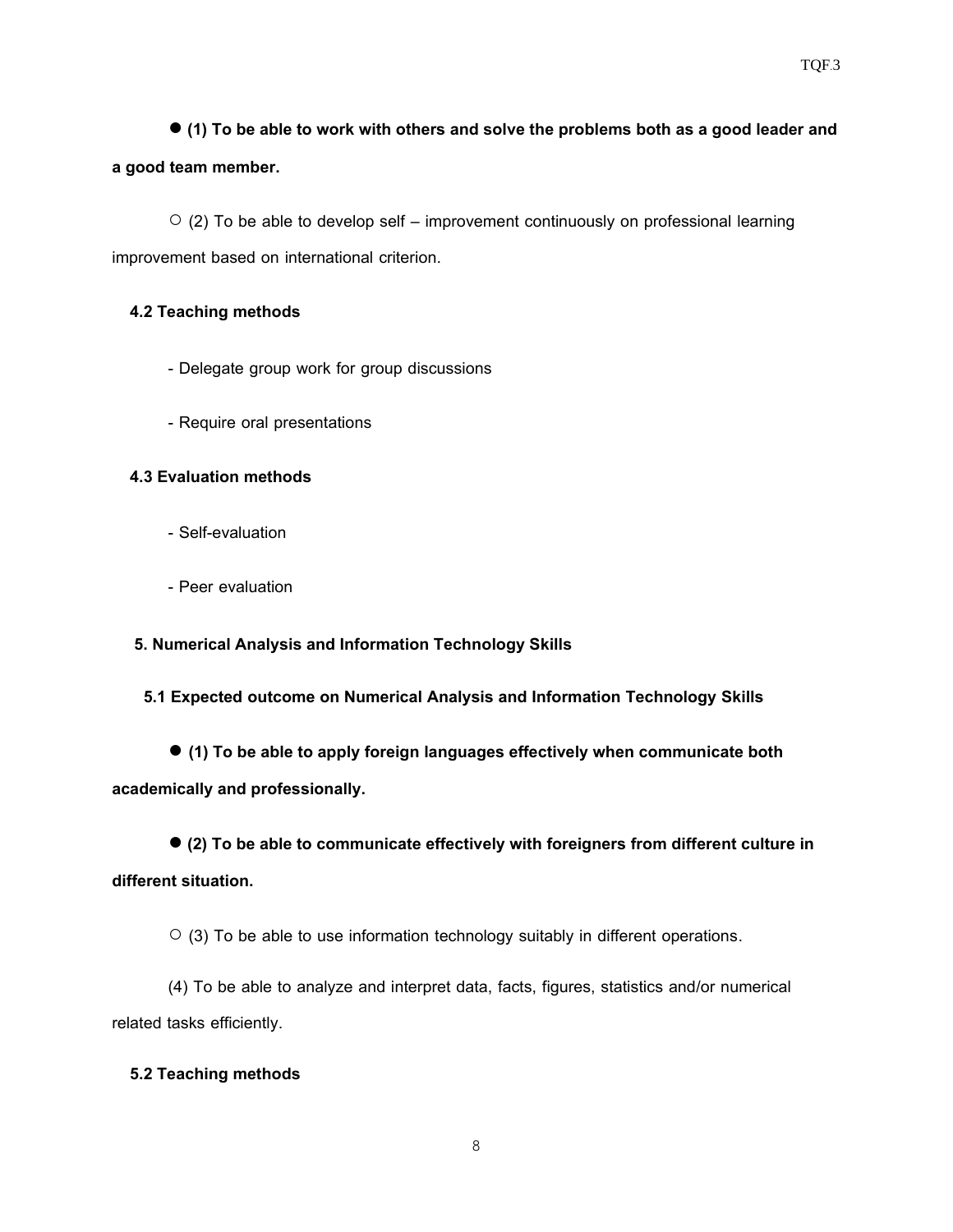- Lecture and discussion
- Practice

#### **5.3 Evaluation methods**

- Evaluate from assignment
- Evaluate in answering question in classroom
- Mid-term examination
- Final examination

## **Section5:Teaching and Evaluation Plans**

#### **1. Lesson Plan**

| Week         | <b>Topic</b>                    | Hour           | Teaching & Learning Activities,<br>Instructional Media (if any) | Instructional<br>Media |
|--------------|---------------------------------|----------------|-----------------------------------------------------------------|------------------------|
| $\mathbf{1}$ | <b>Description du cours</b>     | $\overline{3}$ | Teaching & Learning Activities                                  | - Power point          |
|              | Le français pour les situations |                | The instructor introduces oneself                               | - Syllabus             |
|              | et les professions              |                | and gives the course overview.                                  | handout                |
|              | Course syllabus                 |                | Also explain the course syllabus,                               | - Course               |
|              | overview                        |                | inform the assessment and                                       | Online by              |
|              | Course objective and            |                | evaluation method, including rules                              | Application            |
|              | evaluation                      |                | and regulation in class. Inform                                 | Microsoft              |
|              | French Culture for              |                | date and time for giving an advice                              | Team &                 |
|              | communication                   |                | or guidance.                                                    | <b>WBSC</b>            |
|              |                                 |                | <b>Evaluation Methods:</b>                                      |                        |
|              |                                 |                | - Pre-test                                                      |                        |
| 2            | Leçon 1 : Saluer et Présenter   | $\mathfrak{Z}$ | Teaching & Learning Activities                                  | - Subject              |
|              | - Les gestes                    |                | - Review basic French                                           | handout                |
|              | - Le vouvoiement et le          |                | knowledge and information                                       | - Power                |
|              | tutoiement                      |                |                                                                 | point                  |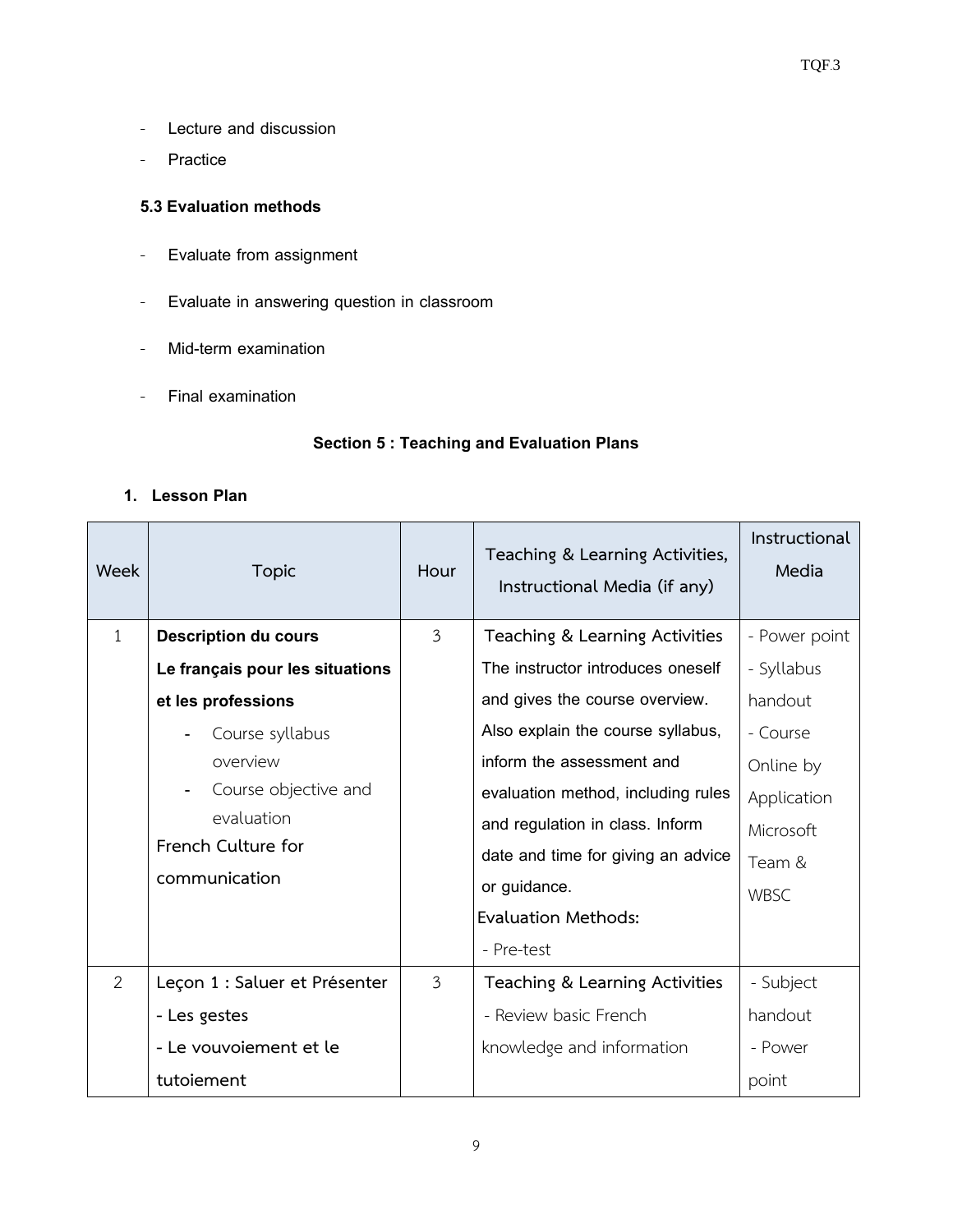|                | - Je vous souhaite           |                | - Explain vocabulary meaning      | - V.D.O. Clip |
|----------------|------------------------------|----------------|-----------------------------------|---------------|
|                |                              |                | and teach how to write and        | or CD         |
|                |                              |                | pronounce                         | - Course      |
|                |                              |                | - Explain how to choose and       | Online by     |
|                |                              |                | apply vocabularies to make        | Application   |
|                |                              |                | proper sentences                  | Microsoft     |
|                |                              |                | <b>Evaluation Methods:</b>        | Team &        |
|                |                              |                | - Practice pronouncing            | WBSC          |
|                |                              |                | - Pair/Group work to help each    |               |
|                |                              |                | other create proper dialog for    |               |
|                |                              |                | conversation in accordance with   |               |
|                |                              |                | the given situations.             |               |
|                |                              |                | - Play role in front of the class |               |
|                |                              |                | - Chapter exercise                |               |
|                |                              |                | $-Q&A$                            |               |
| $\mathfrak{Z}$ | Leçon 2 : Le temps qui passe | $\mathfrak{Z}$ | Teaching & Learning Activities    | - Subject     |
|                | (la première partie)         |                | - Review previous lesson          | handout       |
|                | - Les quatre saisons et les  |                | - Explain vocabulary meaning      | - Power       |
|                | mois de l'année              |                | and teach how to write and        | point         |
|                | - La semaine                 |                | pronounce                         | - V.D.O. Clip |
|                | - La date                    |                | - Explain how to choose and       | or CD         |
|                | - La journée                 |                | apply vocabularies to make        | - Course      |
|                | - L'heure                    |                | proper sentences                  | Online by     |
|                | - Pour aller plus loin       |                | <b>Evaluation Methods:</b>        | Application   |
|                |                              |                | - Practice pronouncing            | Microsoft     |
|                |                              |                | - Pair/Group work to help each    | Team &        |
|                |                              |                | other create proper dialog for    | <b>WBSC</b>   |
|                |                              |                | conversation in accordance with   |               |
|                |                              |                | the given situations.             |               |
|                |                              |                | - Play role in front of the class |               |
|                |                              |                | - Chapter exercise                |               |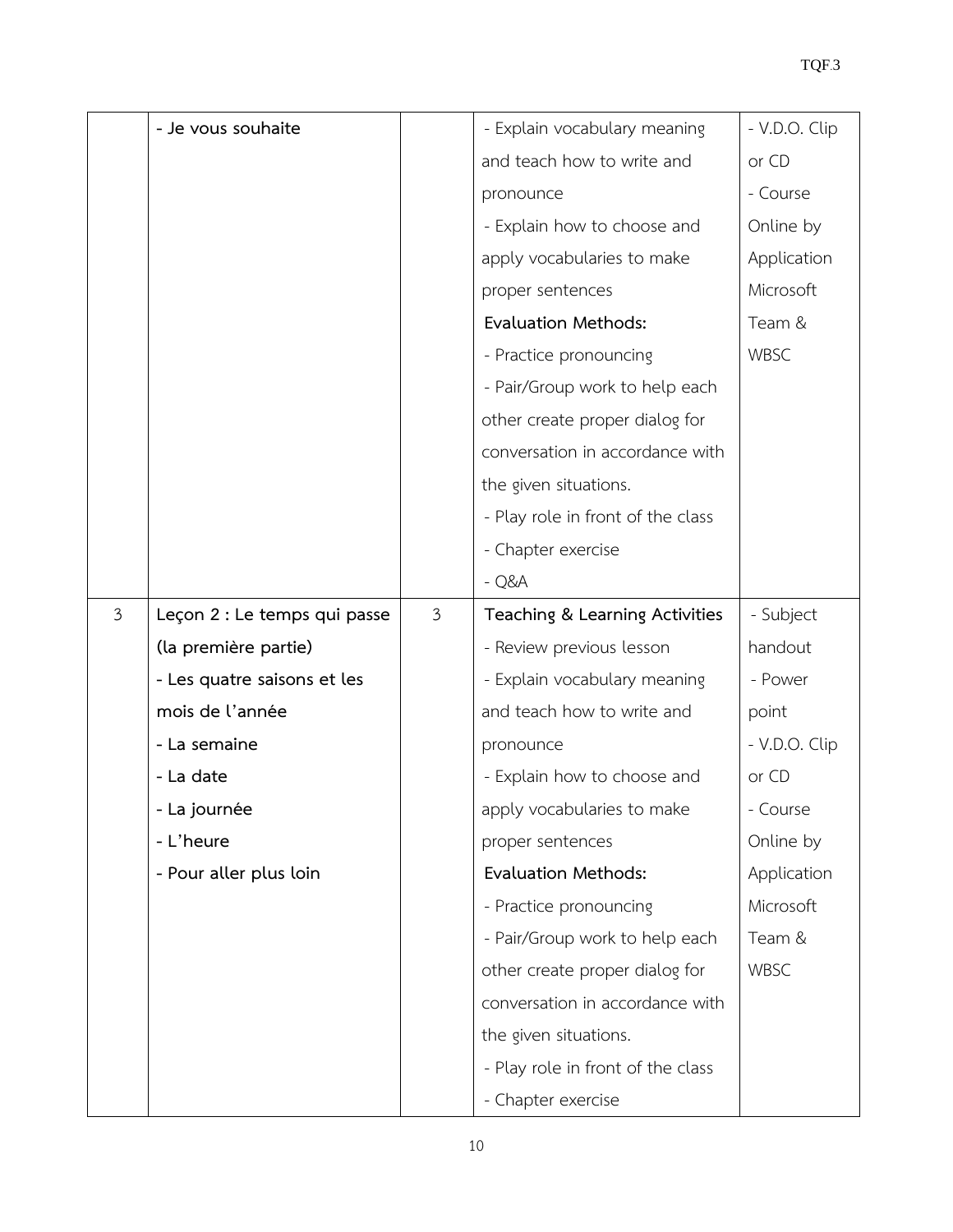|                |                               |                | $-Q&A$                            |               |
|----------------|-------------------------------|----------------|-----------------------------------|---------------|
| $\overline{4}$ | Leçon 3 : Le temps qui passe  | $\mathfrak{Z}$ | Teaching & Learning Activities    | - Subject     |
|                | (la deuxième partie)          |                | - Review previous lesson          | handout       |
|                | - Les quatre saisons et les   |                | - Explain vocabulary meaning      | - Power       |
|                | mois de l'année               |                | and teach how to write and        | point         |
|                | - La semaine                  |                | pronounce                         | - V.D.O. Clip |
|                | - La date                     |                | - Explain how to choose and       | or CD         |
|                | - La journée                  |                | apply vocabularies to make        | - Course      |
|                | - L'heure                     |                | proper sentences                  | Online by     |
|                | - Pour aller plus loin        |                | <b>Evaluation Methods:</b>        | Application   |
|                |                               |                | - Practice pronouncing            | Microsoft     |
|                |                               |                | - Pair/Group work to help each    | Team &        |
|                |                               |                | other create proper dialog for    | WBSC          |
|                |                               |                | conversation in accordance with   |               |
|                |                               |                | the given situations.             |               |
|                |                               |                | - Play role in front of the class |               |
|                |                               |                | - Chapter exercise                |               |
|                |                               |                | $-Q&A$                            |               |
| 5              | Leçon 4 : Le temps qu'il fait | $\mathfrak{Z}$ | Teaching & Learning Activities    | - Subject     |
|                | - Les formules essentielles   |                | - Review previous lesson          | handout       |
|                | - Décrire le temps qu'il fait |                | - Explain vocabulary meaning      | - Power       |
|                | - L'état du ciel              |                | and teach how to write and        | point         |
|                | - La pluie, le vent, la       |                | pronounce                         | - V.D.O. Clip |
|                | tempête                       |                | - Explain how to choose and       | or CD         |
|                | - La neige et la glace        |                | apply vocabularies to make        | - Course      |
|                | - Le climat                   |                | proper sentences                  | Online by     |
|                |                               |                | <b>Evaluation Methods:</b>        | Application   |
|                |                               |                | - Practice pronouncing            | Microsoft     |
|                |                               |                | - Pair/Group work to help each    | Team &        |
|                |                               |                | other create proper dialog for    | WBSC          |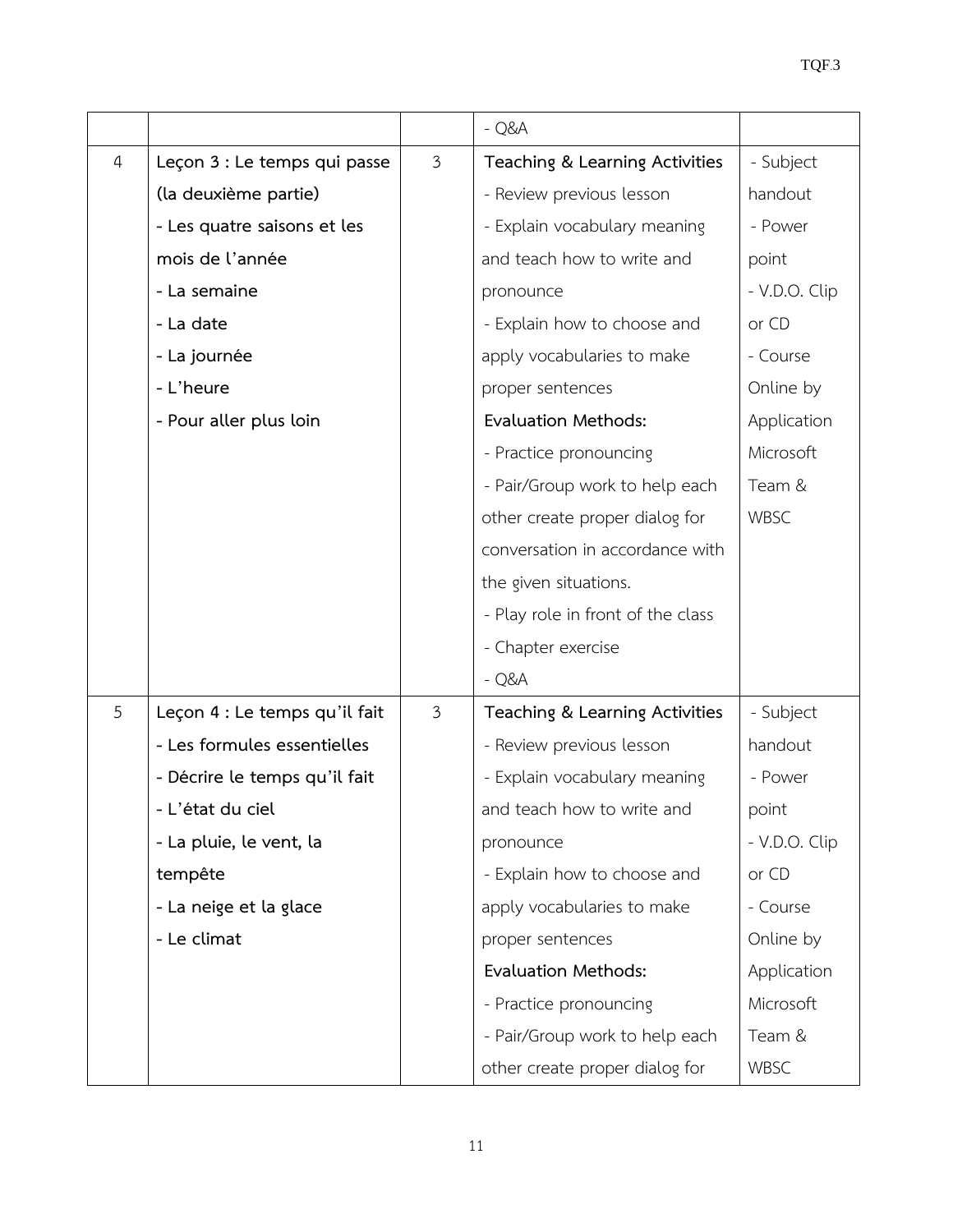|                |                                    |                | conversation in accordance with   |             |
|----------------|------------------------------------|----------------|-----------------------------------|-------------|
|                |                                    |                | the given situations.             |             |
|                |                                    |                | - Play role in front of the class |             |
|                |                                    |                | - Chapter exercise                |             |
|                |                                    |                | $-Q&A$                            |             |
| 6              | Leçon 4 : Le temps qu'il fait      | $\mathfrak{Z}$ | Teaching & Learning Activities    | - Subject   |
|                | - Les formules essentielles        |                | - Review previous lesson          | handout     |
|                | - Décrire le temps qu'il fait      |                | - Explain vocabulary meaning      | - Power     |
|                | - L'état du ciel                   |                | and teach how to write and        | point       |
|                | - La pluie, le vent, la<br>tempête |                | pronounce                         | - Course    |
|                | - La neige et la glace             |                | - Explain how to choose and       | Online by   |
|                | - Le climat                        |                | apply vocabularies to make        | Application |
|                | Leçon 5 : Un objet perdu           |                | proper sentences                  | Microsoft   |
|                | - Passé Composé + pronoms          |                | <b>Evaluation Methods:</b>        | Team &      |
|                | personnels directs                 |                | - Practice pronouncing            | WBSC        |
|                | - le passé composé pour la         |                | - Pair/Group work to help each    |             |
|                | profession                         |                | other create proper dialog for    |             |
|                |                                    |                | conversation in accordance with   |             |
|                |                                    |                | the given situations.             |             |
|                |                                    |                | - Play role in front of the class |             |
|                |                                    |                | - Chapter exercise                |             |
|                |                                    |                | - Q&A                             |             |
| $\overline{7}$ | Leçon 6 : Comparer                 | $\mathfrak{Z}$ | Teaching & Learning Activities    | - Subject   |
|                | - À propos des vacances            |                | - Review previous lesson          | handout     |
|                | - Le comparatif                    |                | - Explain vocabulary meaning      | - Power     |
|                |                                    |                | and teach how to write and        | point       |
|                |                                    |                | pronounce                         | - Course    |
|                |                                    |                | - Explain how to choose and       | Online by   |
|                |                                    |                | apply vocabularies to make        | Application |
|                |                                    |                |                                   | Microsoft   |
|                |                                    |                | proper sentences                  |             |
|                |                                    |                | <b>Evaluation Methods:</b>        |             |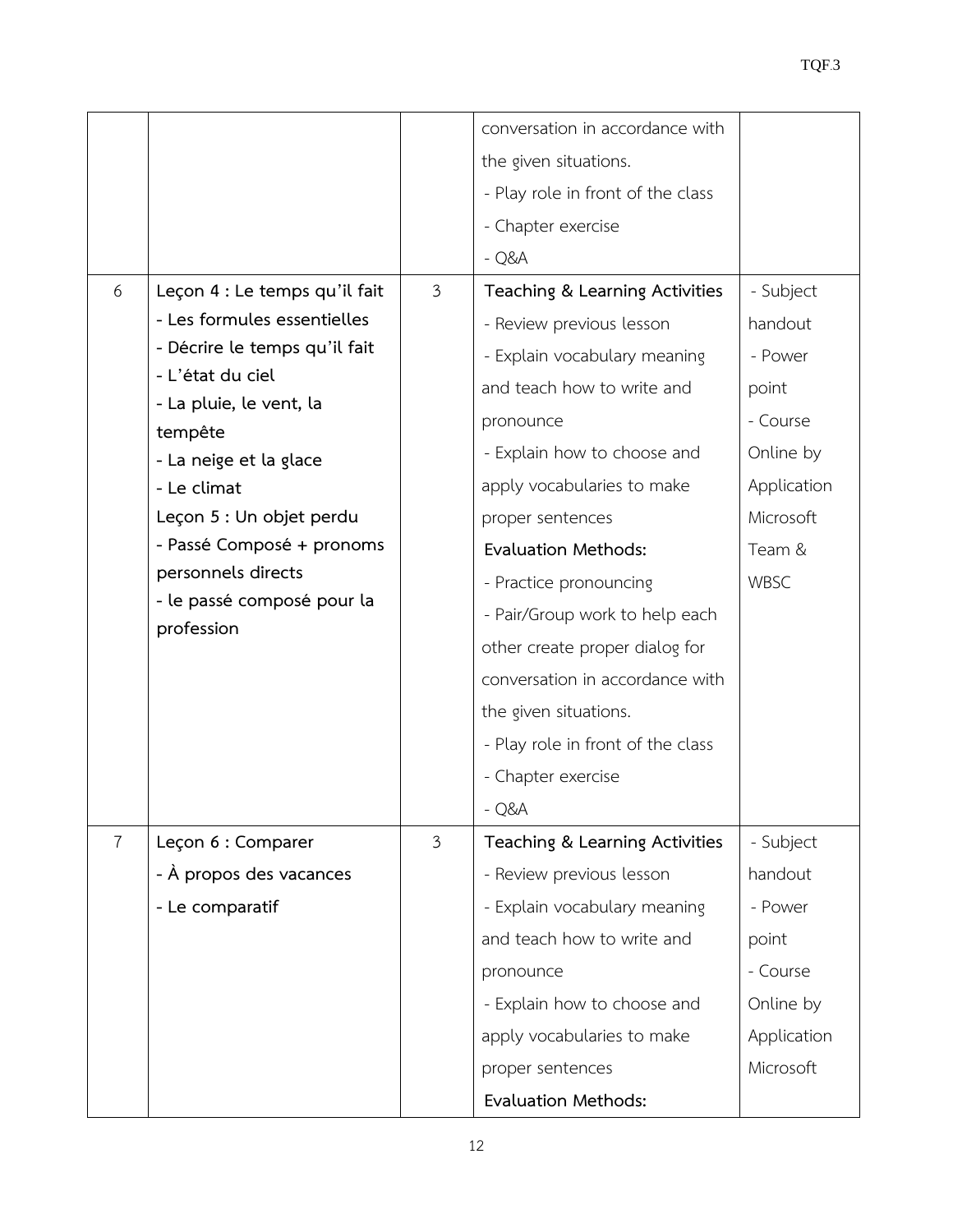|   |                               |                | - Practice pronouncing            | Team &        |
|---|-------------------------------|----------------|-----------------------------------|---------------|
|   |                               |                | - Pair/Group work to help each    | WBSC          |
|   |                               |                | other create proper dialog for    |               |
|   |                               |                | conversation in accordance with   |               |
|   |                               |                | the given situations.             |               |
|   |                               |                | - Play role in front of the class |               |
|   |                               |                |                                   |               |
|   |                               |                | - Chapter exercise                |               |
|   |                               |                | $-Q&A$                            |               |
| 8 | <b>Mid-term Examination</b>   | $\mathfrak{Z}$ | Teaching & Learning Activities    | - Subject     |
|   | Leçon 7 : Exprimer une        |                | - Review previous lesson          | handout       |
|   | condition                     |                | - Explain vocabulary meaning      | - Power       |
|   | (la première partie)          |                | and teach how to write and        | point         |
|   | - Le temps qu'il fait.        |                | pronounce                         | - V.D.O. Clip |
|   | - Structure de l'hypothèse et |                | - Explain how to choose and       | or CD         |
|   | de la condition               |                | apply vocabularies to make        | - Course      |
|   | - La lettre et e-mail         |                | proper sentences                  | Online by     |
|   |                               |                | <b>Evaluation Methods:</b>        | Application   |
|   |                               |                | - Practice pronouncing            | Microsoft     |
|   |                               |                | - Pair/Group work to help each    | Team &        |
|   |                               |                | other create proper dialog for    | WBSC          |
|   |                               |                | conversation in accordance with   |               |
|   |                               |                | the given situations.             |               |
|   |                               |                | - Play role in front of the class |               |
|   |                               |                | - Chapter exercise                |               |
|   |                               |                | $-Q&A$                            |               |
| 9 | Leçon 8 : Exprimer une        | $\mathfrak{Z}$ | Teaching & Learning Activities    | - Subject     |
|   | condition (la deuxième        |                | - Review previous lesson          | handout       |
|   | partie)                       |                | - Explain vocabulary meaning      | - Power       |
|   | - Le temps qu'il fait.        |                | and teach how to write and        | point         |
|   | - Structure de l'hypothèse et |                | pronounce                         | - V.D.O. Clip |
|   | de la condition               |                |                                   | or CD         |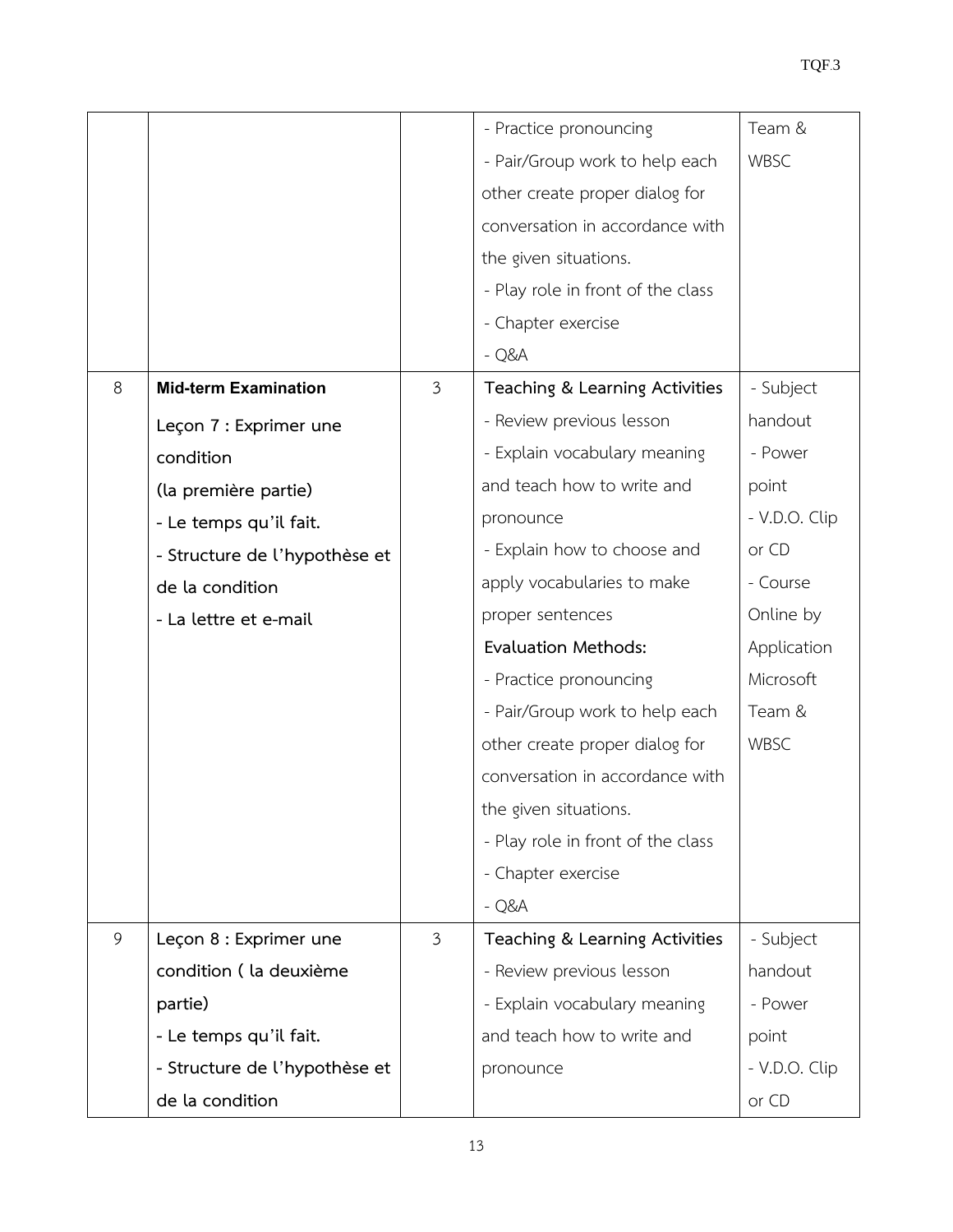|    | - La lettre et e-mail         |                | - Explain how to choose and       | - Course      |
|----|-------------------------------|----------------|-----------------------------------|---------------|
|    |                               |                | apply vocabularies to make        | Online by     |
|    |                               |                | proper sentences                  | Application   |
|    |                               |                | <b>Evaluation Methods:</b>        | Microsoft     |
|    |                               |                | - Practice pronouncing            | Team &        |
|    |                               |                | - Pair/Group work to help each    | WBSC          |
|    |                               |                | other create proper dialog for    |               |
|    |                               |                | conversation in accordance with   |               |
|    |                               |                | the given situations.             |               |
|    |                               |                | - Play role in front of the class |               |
|    |                               |                | - Chapter exercise                |               |
|    |                               |                | $-Q&A$                            |               |
| 10 | Leçon 9 : Parler d'un besoin  | $\mathfrak{Z}$ | Teaching & Learning Activities    | - Subject     |
|    | - Dans un nouveau bureau      |                | - Review previous lesson          | handout       |
|    | - Le subjonctif des verbes en |                | - Explain vocabulary meaning      | - Power       |
|    | «er»                          |                | and teach how to write and        | point         |
|    |                               |                | pronounce                         | - V.D.O. Clip |
|    |                               |                | - Explain how to choose and       | or CD         |
|    |                               |                | apply vocabularies to make        | - Course      |
|    |                               |                | proper sentences                  | Online by     |
|    |                               |                | <b>Evaluation Methods:</b>        | Application   |
|    |                               |                | - Practice pronouncing            | Microsoft     |
|    |                               |                | - Pair/Group work to help each    | Team &        |
|    |                               |                | other create proper dialog for    | WBSC          |
|    |                               |                | conversation in accordance with   |               |
|    |                               |                | the given situations.             |               |
|    |                               |                | - Play role in front of the class |               |
|    |                               |                | - Chapter exercise                |               |
|    |                               |                | $-Q&A$                            |               |
| 11 | Leçon 10 : Excuser et         | $\mathfrak{Z}$ | Teaching & Learning Activities    | - Subject     |
|    | s'excuser                     |                | - Review previous lesson          | handout       |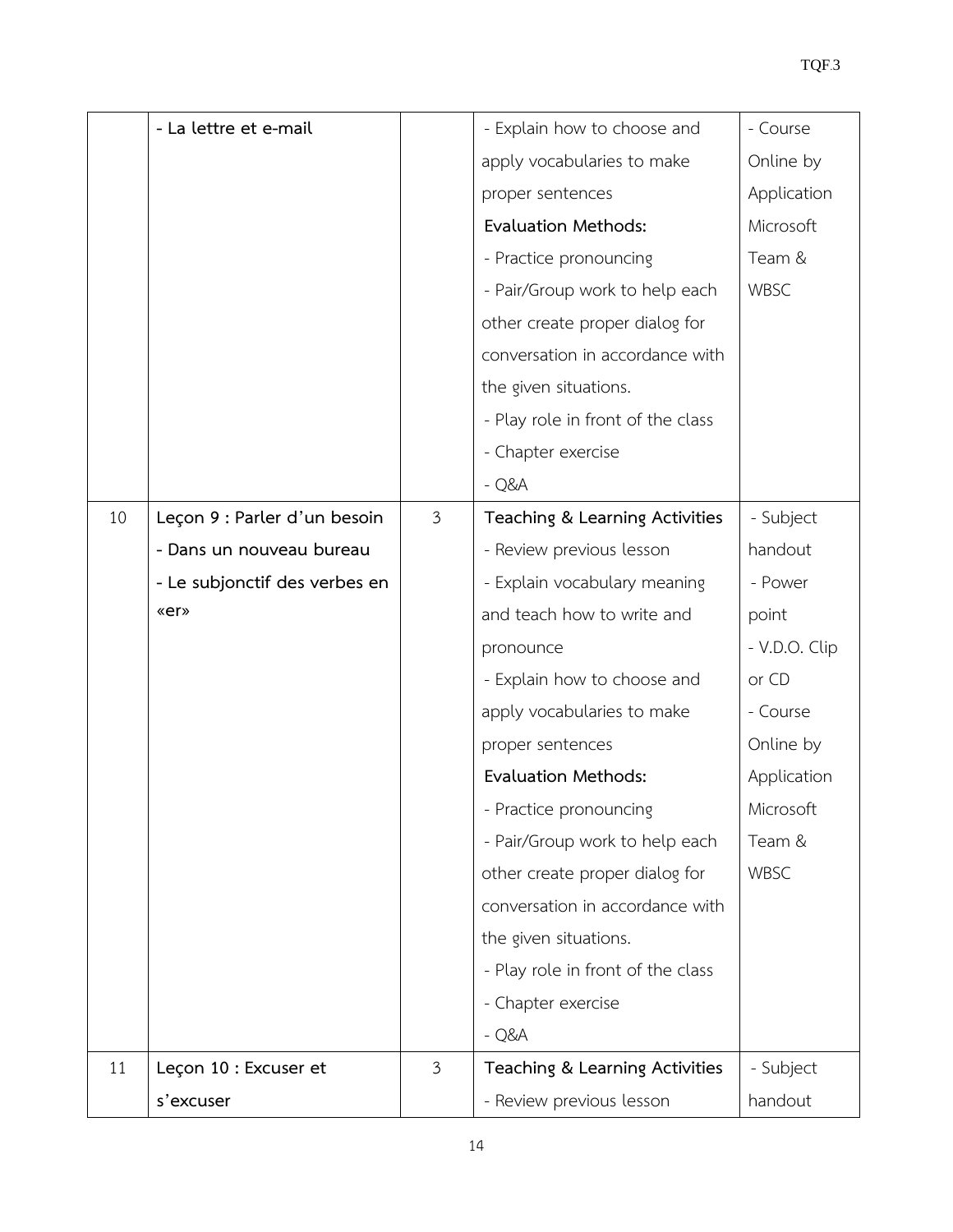|    | - Monsieur « Catastrophe »    |                | - Explain vocabulary meaning      | - Power       |
|----|-------------------------------|----------------|-----------------------------------|---------------|
|    | - Le plus-que-parfait         |                | and teach how to write and        | point         |
|    | - Le plus-que-parfait pour la |                | pronounce                         | - V.D.O. Clip |
|    | profession                    |                | - Explain how to choose and       | or CD         |
|    |                               |                | apply vocabularies to make        | - Course      |
|    |                               |                | proper sentences                  | Online by     |
|    |                               |                | <b>Evaluation Methods:</b>        | Application   |
|    |                               |                | - Practice pronouncing            | Microsoft     |
|    |                               |                | - Pair/Group work to help each    | Team &        |
|    |                               |                | other create proper dialog for    | <b>WBSC</b>   |
|    |                               |                | conversation in accordance with   |               |
|    |                               |                | the given situations.             |               |
|    |                               |                | - Play role in front of the class |               |
|    |                               |                | - Chapter exercise                |               |
|    |                               |                | $-Q&A$                            |               |
| 12 | Leçon 11 : Proposer           | $\mathfrak{Z}$ | Teaching & Learning Activities    | - Subject     |
|    | - La préparation d'un pique-  |                | - Review previous lesson          | handout       |
|    | nique                         |                | - Explain vocabulary meaning      | - Power       |
|    | - La condition présent        |                | and teach how to write and        | point         |
|    |                               |                | pronounce                         | - V.D.O. Clip |
|    |                               |                | - Explain how to choose and       | or CD         |
|    |                               |                | apply vocabularies to make        | - Course      |
|    |                               |                | proper sentences                  | Online by     |
|    |                               |                | Evaluation Methods:               | Application   |
|    |                               |                | - Practice pronouncing            | Microsoft     |
|    |                               |                | - Pair/Group work to help each    | Team &        |
|    |                               |                | other create proper dialog for    | WBSC          |
|    |                               |                | conversation in accordance with   |               |
|    |                               |                | the given situations.             |               |
|    |                               |                | - Play role in front of the class |               |
|    |                               |                | - Chapter exercise                |               |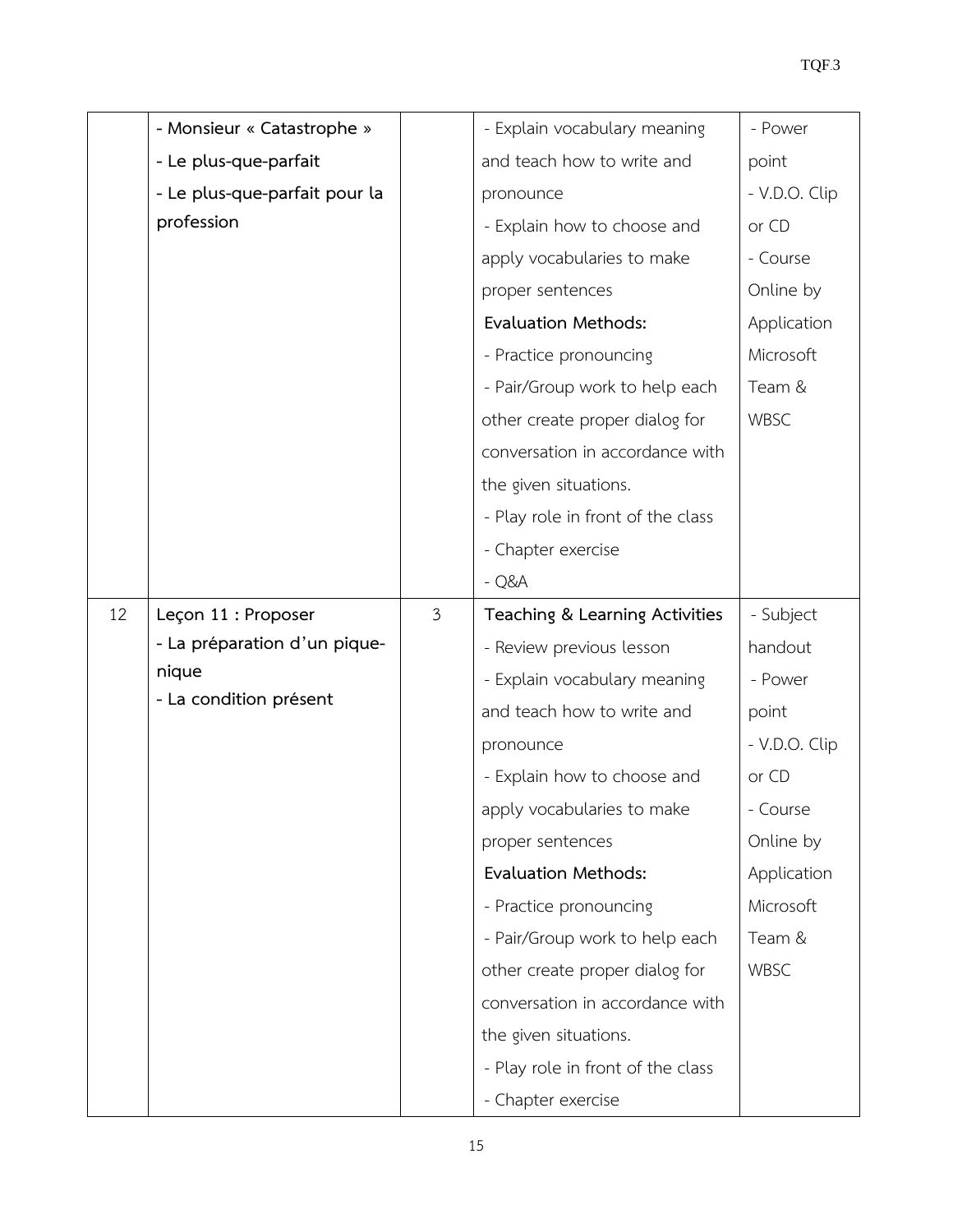|    |                             |                | $-Q&A$                            |               |
|----|-----------------------------|----------------|-----------------------------------|---------------|
| 13 | Leçon 12 : Parler de son    | $\mathfrak{Z}$ | Teaching & Learning Activities    | - Subject     |
|    | curriculum vitae            |                | - Review previous lesson          | handout       |
|    | - Une baby - sitter         |                | - Explain vocabulary meaning      | - Power       |
|    | - V. savoir / connaître     |                | and teach how to write and        | point         |
|    |                             |                | pronounce                         | - V.D.O. Clip |
|    |                             |                | - Explain how to choose and       | or CD         |
|    |                             |                | apply vocabularies to make        | - Course      |
|    |                             |                | proper sentences                  | Online by     |
|    |                             |                | <b>Evaluation Methods:</b>        | Application   |
|    |                             |                | - Practice pronouncing            | Microsoft     |
|    |                             |                | - Pair/Group work to help each    | Team &        |
|    |                             |                | other create proper dialog for    | WBSC          |
|    |                             |                | conversation in accordance with   |               |
|    |                             |                | the given situations.             |               |
|    |                             |                | - Play role in front of the class |               |
|    |                             |                | - Chapter exercise                |               |
|    |                             |                | $-Q&A$                            |               |
| 14 | Leçon 13 : Décrire          | $\mathfrak{Z}$ | Teaching & Learning Activities    | - Subject     |
|    | (La première partie)        |                | - Review previous lesson          | handout       |
|    | - Au commissariat de police |                | - Explain vocabulary meaning      | - Power       |
|    | - Imparfait / passé composé |                | and teach how to write and        | point         |
|    |                             |                | pronounce                         | - V.D.O. Clip |
|    |                             |                | - Explain how to choose and       | or CD         |
|    |                             |                | apply vocabularies to make        | - Course      |
|    |                             |                | proper sentences                  | Online by     |
|    |                             |                | <b>Evaluation Methods:</b>        | Application   |
|    |                             |                | - Practice pronouncing            | Microsoft     |
|    |                             |                | - Pair/Group work to help each    | Team &        |
|    |                             |                | other create proper dialog for    | WBSC          |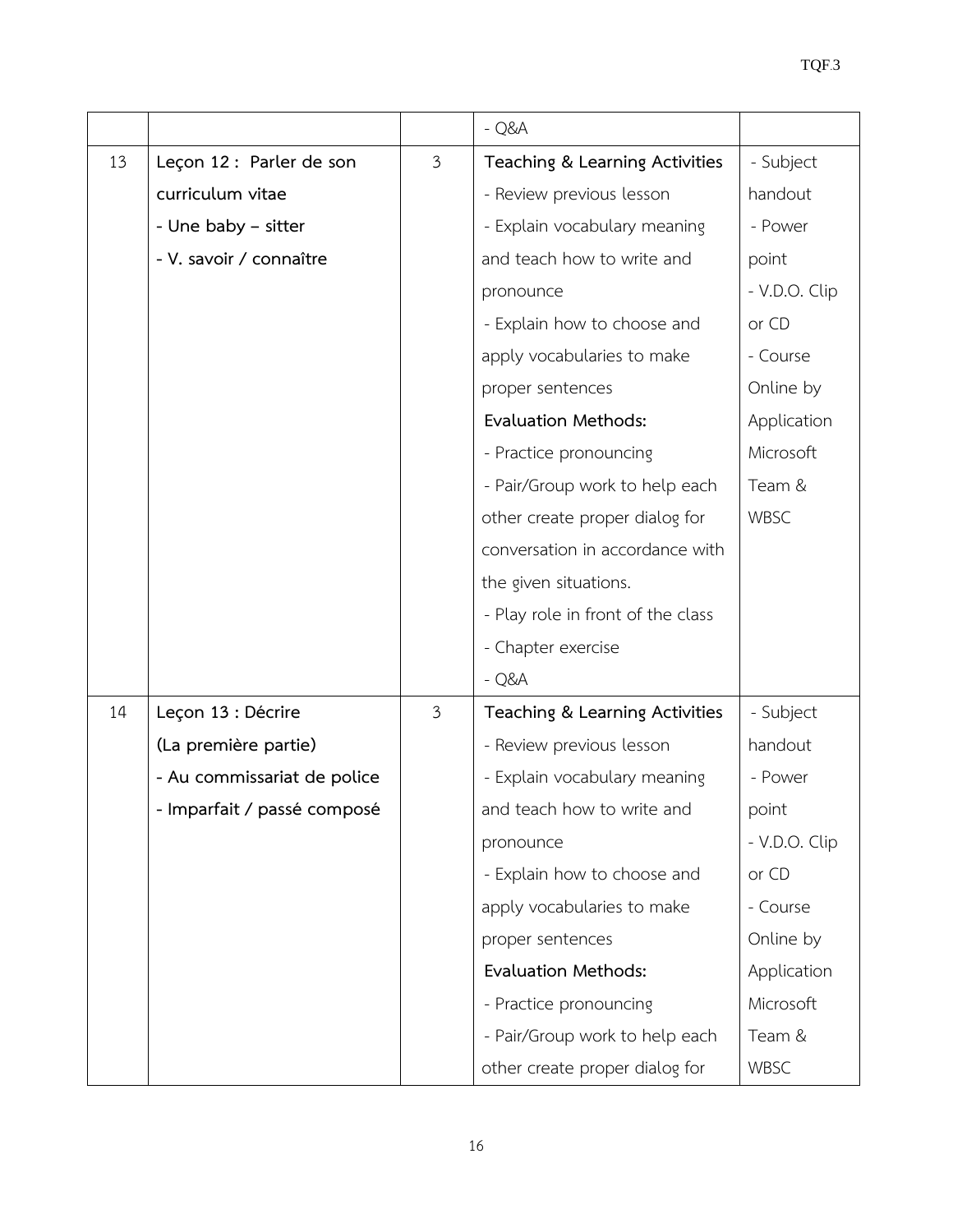|    |                             |                | conversation in accordance with   |               |
|----|-----------------------------|----------------|-----------------------------------|---------------|
|    |                             |                | the given situations.             |               |
|    |                             |                | - Play role in front of the class |               |
|    |                             |                | - Chapter exercise                |               |
|    |                             |                | $-Q&A$                            |               |
| 15 | Leçon 14 : Décrire          | $\overline{3}$ | Teaching & Learning Activities    | - Subject     |
|    | (La deuxième partie)        |                | - Review previous lesson          | handout       |
|    | - La situation présente     |                | - Explain vocabulary meaning      | - Power       |
|    | - Passé composé / Imparfait |                | and teach how to write and        | point         |
|    | / Présent Simple / Future   |                | pronounce                         | - V.D.O. Clip |
|    | Simple pour la profession   |                | - Explain how to choose and       | or CD         |
|    |                             |                | apply vocabularies to make        | - Course      |
|    |                             |                | proper sentences                  | Online by     |
|    |                             |                | <b>Evaluation Methods:</b>        | Application   |
|    |                             |                | - Practice pronouncing            | Microsoft     |
|    |                             |                | - Pair/Group work to help each    | Team &        |
|    |                             |                | other create proper dialog for    | <b>WBSC</b>   |
|    |                             |                | conversation in accordance with   |               |
|    |                             |                | the given situations.             |               |
|    |                             |                | - Play role in front of the class |               |
|    |                             |                | - Chapter exercise                |               |
|    |                             |                | $-Q&A$                            |               |
| 16 |                             |                | Final Examination                 |               |

## **1. Evaluation plan**

| <b>Activities</b> | <b>Expected</b><br>outcomes | <b>Methods</b>   | Week     | Percentage |
|-------------------|-----------------------------|------------------|----------|------------|
|                   | 1.1 1.2 1.4                 | Observe behavior | $1 - 15$ | 10%        |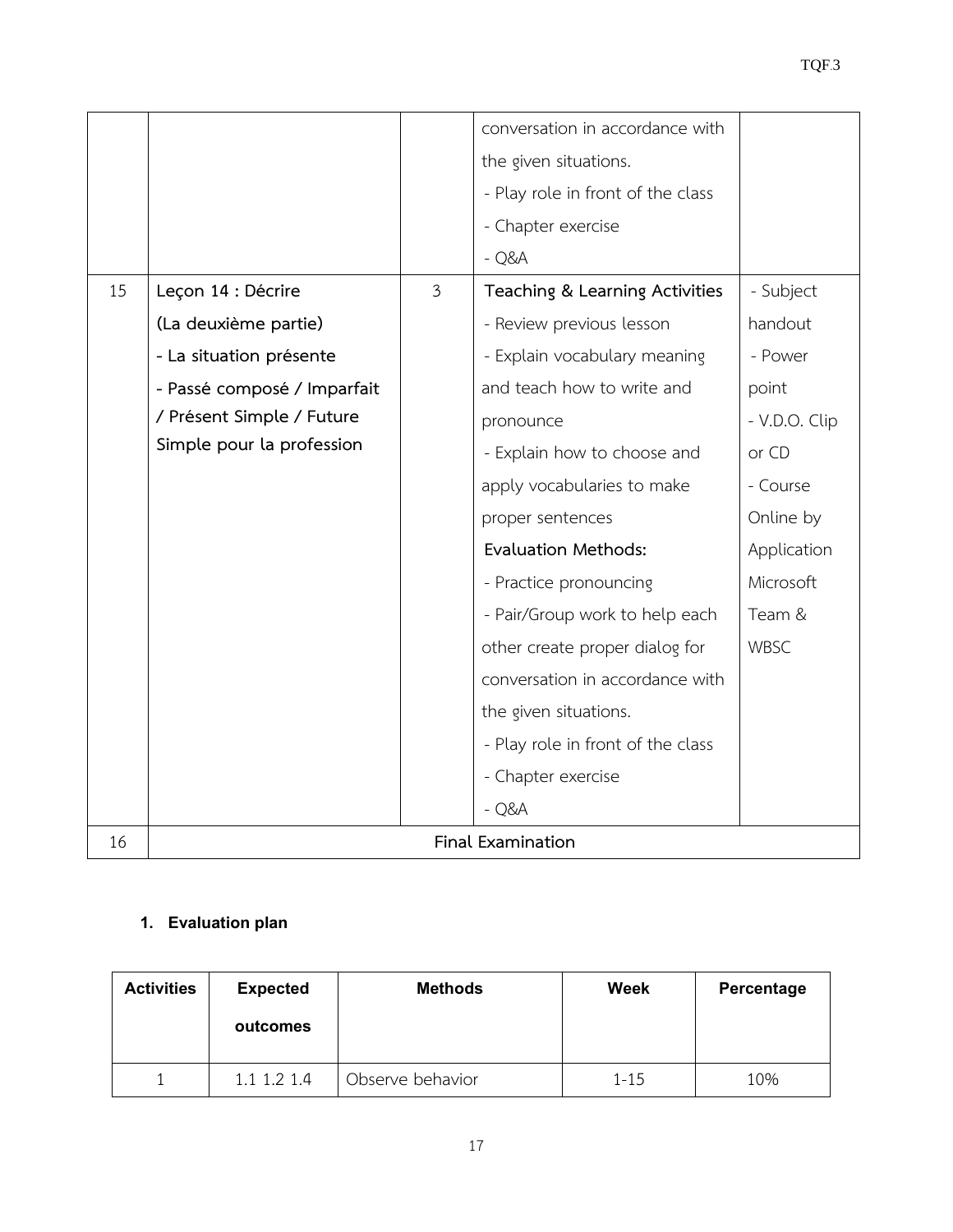| <b>Activities</b> | <b>Expected</b> | <b>Methods</b>           | <b>Week</b> | Percentage |
|-------------------|-----------------|--------------------------|-------------|------------|
|                   | outcomes        |                          |             |            |
|                   | 2.22.3          | Participation Activities |             | 10%        |
|                   | 4.1 4.2         | Home Work                |             | 10%        |
|                   |                 |                          |             |            |
| $\overline{2}$    | 1.1 1.2 1.4     | Presentation,            | $2 - 15$    | 20%        |
|                   | 2.2 2.3 3.1 3.2 | Individual Assignment    |             |            |
|                   | 4.1 4.2         | Group Assignment         |             |            |
|                   | 5.1 5.2 5.3     |                          |             |            |
| $\overline{3}$    | 2.2 2.3 3.1 3.2 | Midterm Examination      | 8           | 20%        |
|                   | 4.1 4.2         |                          |             |            |
|                   | 5.1 5.2 5.3     |                          |             |            |
| $\overline{4}$    | 2.2 2.3 3.1 3.2 | Final Examination        | 16          | 30%        |
|                   | 4.1 4.2         |                          |             |            |
|                   | 5.1 5.2 5.3     |                          |             |            |

## **Evaluation**

Evaluation and graduation requirements are subject to the Regulation of Suan Dusit University Council on Undergraduate Program Evaluation.

## **Section 6: Teaching Materials and Resources**

## **1. Texts and main documents**

Anne Lyse-Dubois. (2018). **Objectif Express**. Paris : Hachette

## **2. Documents and important information**

- 1. นภัส แป้นพัฒน์ (แปล). (2555). **ฝรั่งเศสทันใจใน 5 นาที**, Berlitz, กรุงเทพมหานคร.
- 2. ประภัสสร พานชาตรี. (2559). **พูดฝรั่งเศสจากจินตภาพ**, พราว โพเอท, กรุงเทพมหานคร.
- 3. Anne Akyüz et al. (2006). **Les exercices de grammaire A2**, Hachette, Paris.
- 4. Claire Miquel. (2015). **Communication Progressive du Français Niveau**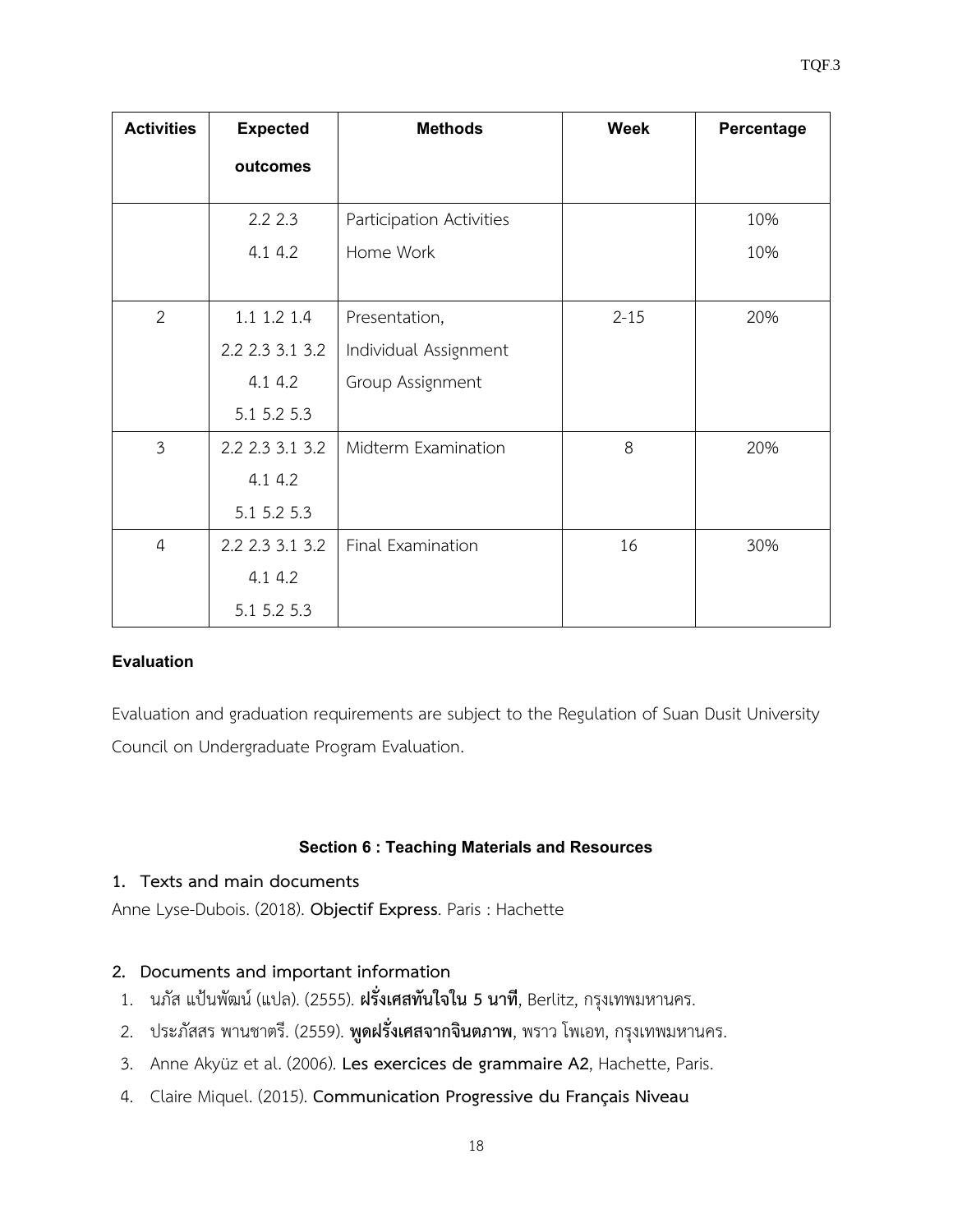**Débutant**, CLE International, Paris.

- 5. Claire Miquel. (2013). **Communication Progressive du Français Niveau Intermédiaire**, CLE International, Paris.
- 6. Claire Miquel. (2018). **Vocabulaire Progressive du Français Niveau Intermédiaire**, CLE International, Paris.

## **3. Documents and recommended information**

- 1. Anne Akyüz et al. (2006). **Les exercices de grammaire A2**. Paris: Hachette
- 2. Michèle Boularès & Jean-Louis Frérot. (1999). **Grammaire Progressive du Français.** Paris: CLE International
- 3. Gavroch Thaïlande Association. (2019) Activités et Tourisme Retrieved from http://www.gavroche-thailande.com